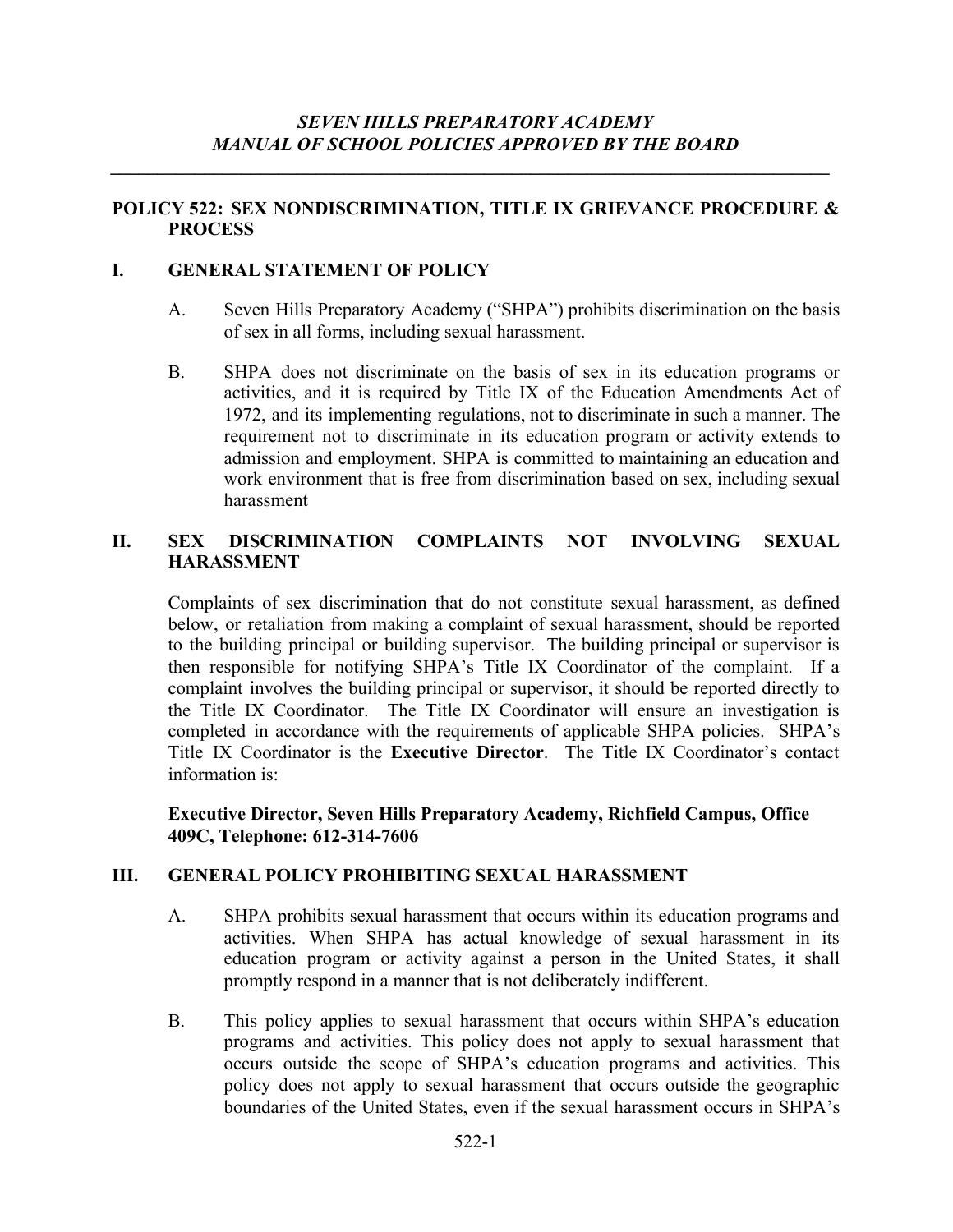education programs or activities

C. Any student, parent, or guardian having questions regarding the application of Title IX and its regulations and/or this policy and grievance process should discuss them with the Title IX Coordinator. SHPA's Title IX Coordinator(s) is/are:

## **Executive Director, Seven Hills Preparatory Academy, Richfield Campus, Office 409C, Telephone: 612-314-7606**

Questions relating solely to Title IX and its regulations may be referred to the Title IX Coordinator(s), the Assistant Secretary for Civil Rights of the United States Department of Education, or both.

D. The effective date of this policy is August 14, 2020, and it applies to alleged violations of this policy occurring on or after August 14, 2020.

## **IV. DEFINITIONS**

- A. "Actual knowledge" means notice of sexual harassment or allegations of sexual harassment to SHPA's Title IX Coordinator or to any employee of SHPA. This standard is not met when the only official of SHPA with actual knowledge is the respondent.
- B. "Complainant" means a person who is alleged to be the victim of conduct that could constitute sexual harassment under Title IX. A Title IX Coordinator who signs a formal complaint is not a complainant unless the Title IX Coordinator is alleged to be the victim of the conduct described in the formal complaint.
- C. "Day" or "days" means, unless expressly stated otherwise, business days (i.e. day(s) that SHPA office is open for normal operating hours, Monday - Friday, excluding State-recognized holidays).
- D. "Deliberately indifferent" means clearly unreasonable in light of the known circumstances. SHPA is deliberately indifferent only if its response to sexual harassment is clearly unreasonable in light of the known circumstances.
- E. "Education program or activity" means locations, events, or circumstances over which SHPA exercises substantial control over both the respondent and the context in which the sexual harassment occurs, and includes SHPA education programs or activities that occur on or off of SHPA property.
- F. "Formal complaint" means a document filed by a complainant or signed by the Title IX Coordinator alleging sexual harassment against a respondent and requesting that SHPA investigate the allegation of sexual harassment.
	- 1. A formal complaint filed by a complainant must be a physical document or an electronic submission. The formal complaint must contain the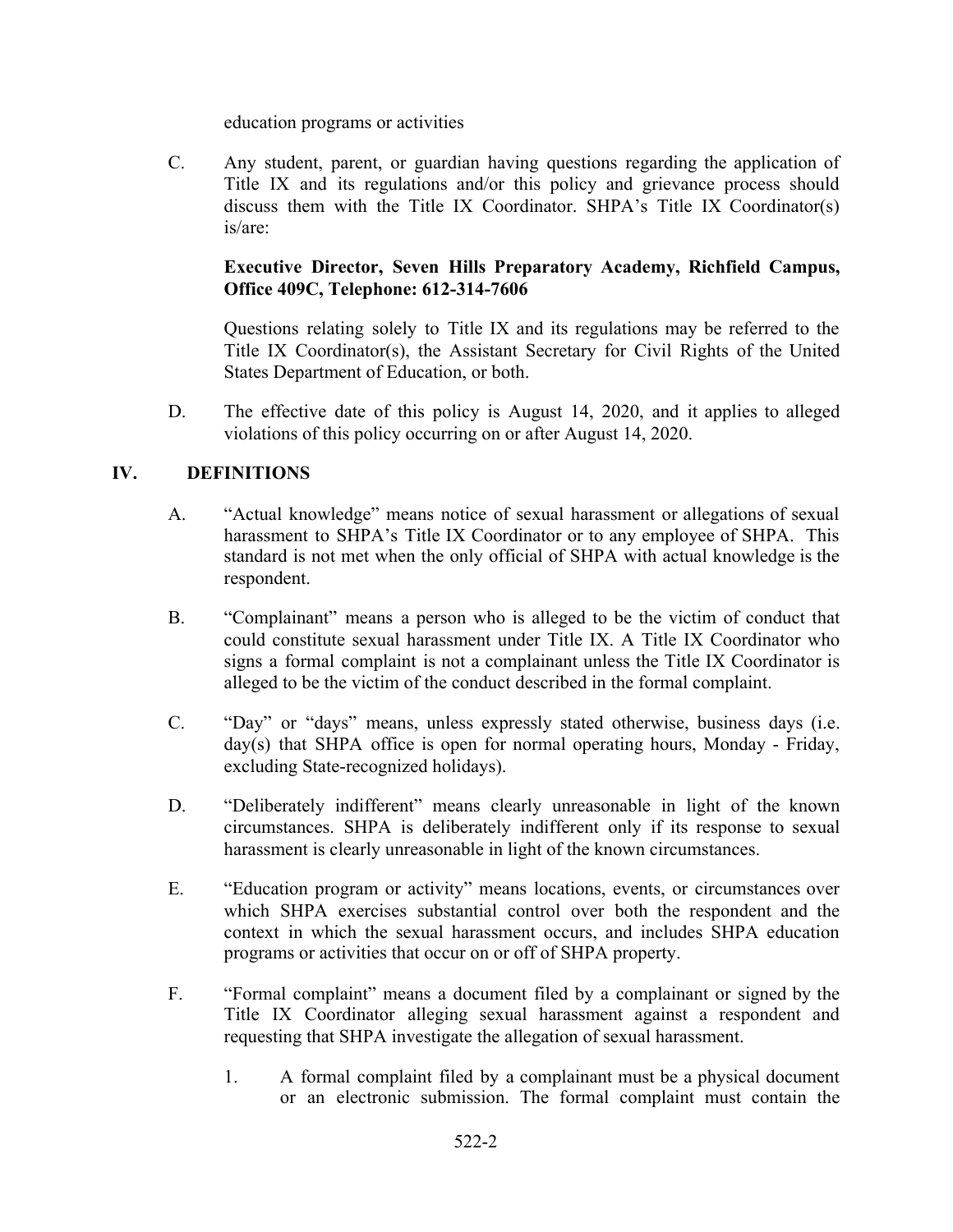complainant's physical or digital signature, or otherwise indicate that the complainant is the person filing the formal complaint, and must be submitted to the Title IX Coordinator in person, by mail, or by email.

- 2. A formal complaint shall state that, at the time of filing the formal complaint, the complainant was participating in, or attempting to participate in, an education program or activity of SHPA with which the formal complaint is filed.
- 3. A parent or guardian of a child younger than 18 years old may file a formal complaint on behalf of their child.
- G. "Informal resolution" means options for resolving a formal complaint that do not involve a full investigation and adjudication. Informal resolution may encompass a broad range of conflict resolution strategies, including mediation or restorative justice.
- H. "Relevant questions" and "relevant evidence" are questions, documents, statements, physical items, or information that are related to the allegations raised in a formal complaint and have any tendency to make the allegations more or less likely to be true. Relevant evidence includes evidence that is both inculpatory and exculpatory. Questions and evidence about the complainant's sexual predisposition or prior sexual behavior are not relevant, unless such questions or evidence about the complainant's prior sexual behavior are offered to prove that someone other than the respondent committed the conduct alleged by the complainant, or if the questions or evidence concern specific incidents of the complainant's prior sexual behavior with respect to the respondent and are offered to prove consent.
- I. "Remedies" means actions designed to restore or preserve the complainant's equal access to education after a respondent is found responsible for sexual harassment. Remedies may include the same individualized services that constitute supportive measures, but need not be non-punitive or non-disciplinary, nor must they avoid burdening the respondent.
- J. "Respondent" means an individual who has been reported to be the perpetrator of conduct that could constitute sexual harassment under Title IX.
- K. "Sexual harassment" means any of three types of misconduct on the basis of sex that occurs in a SHPA education program or activity and is committed against a person in the United States:
	- 1. *Quid pro quo* harassment by a SHPA employee (conditioning the provision of an aid, benefit, or service of SHPA on an individual's participation in unwelcome sexual conduct);
	- 2. Unwelcome conduct that a reasonable person would find so severe, pervasive, and objectively offensive that it denies a person equal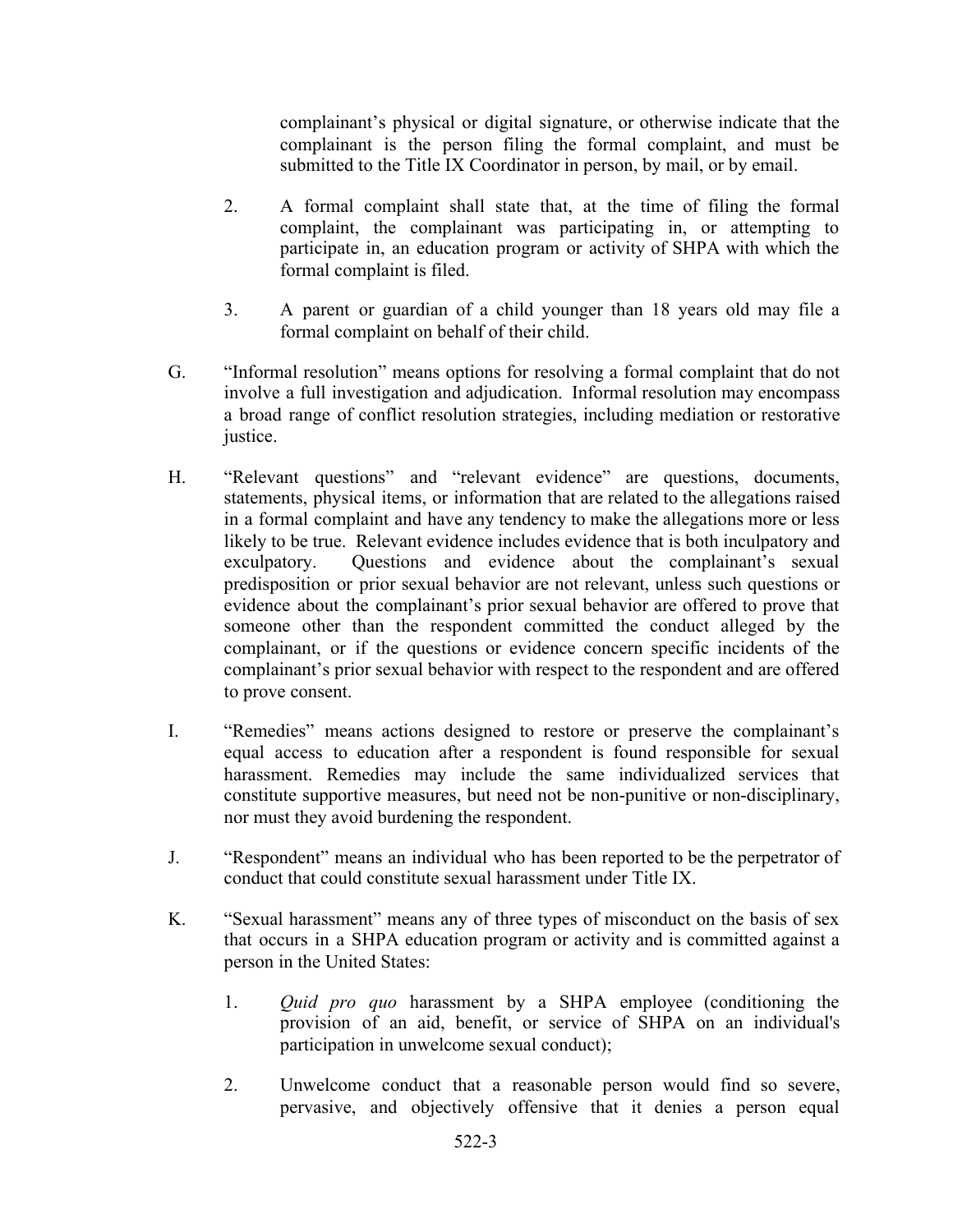educational access; or

- 3. Any instance of sexual assault (as defined in the Clery Act, 20 U.S.C.  $\S1092(f)(6)A(v)$ , dating violence, domestic violence, or stalking (as defined in the Violence Against Women Act, 34 U.S.C. §12291).
- L. "Supportive measures" means individualized services provided to the complainant or respondent without fee or charge that are reasonably available, non-punitive, non-disciplinary, not unreasonably burdensome to the other party, and designed to ensure equal educational access, protect safety, and deter sexual harassment. Supportive measures may include counseling, extensions of deadlines or other course-related adjustments, modifications of work or class schedules, alternative educational services as defined under Minn. Stat. § 121A.41, as amended, mutual restrictions on contact between the parties, changes in work or school locations, leaves of absence, increased security and monitoring of certain areas of SHPA buildings or property, and other similar measures.
- M. "Title IX Personnel" means any person who addresses, works on, or assists with SHPA's response to a report of sexual harassment or formal complaint, and includes persons who facilitate informal resolutions. The following are considered Title IX Personnel:
	- 1. "Title IX Coordinator" means an employee of SHPA that is designated and authorized to coordinate SHPA's efforts to comply with and carry out its responsibilities under Title IX. The Title IX Coordinator is responsible for acting as the primary contact for the parties and ensuring that the parties are provided with all notices, evidence, reports, and written determinations to which they are entitled under this policy and grievance process. The Title IX Coordinator is also responsible for effective implementation of any supportive measures or remedies. The Title IX Coordinator must be free from conflicts of interest and bias when administrating the grievance process.
	- 2. "Investigator" means a person who investigates a formal complaint. The investigator of a formal complaint may not be the same person as the Title IX Coordinator, the Decision-maker or the Appellate Decision-maker in that formal complaint. The Investigator may be a SHPA employee, SHPA official, or a third party designated by SHPA.
	- 3. "Decision-maker" means a person who makes a determination regarding responsibility after the investigation has concluded. The Decision-maker for a formal complaint cannot be the same person as the Title IX Coordinator, the Investigator, or the Appellate Decision-maker in that formal complaint. The Decision-maker may be an administrator, supervisor, or other individual qualified to determine and impose appropriate remedies if a determination of responsibility is made.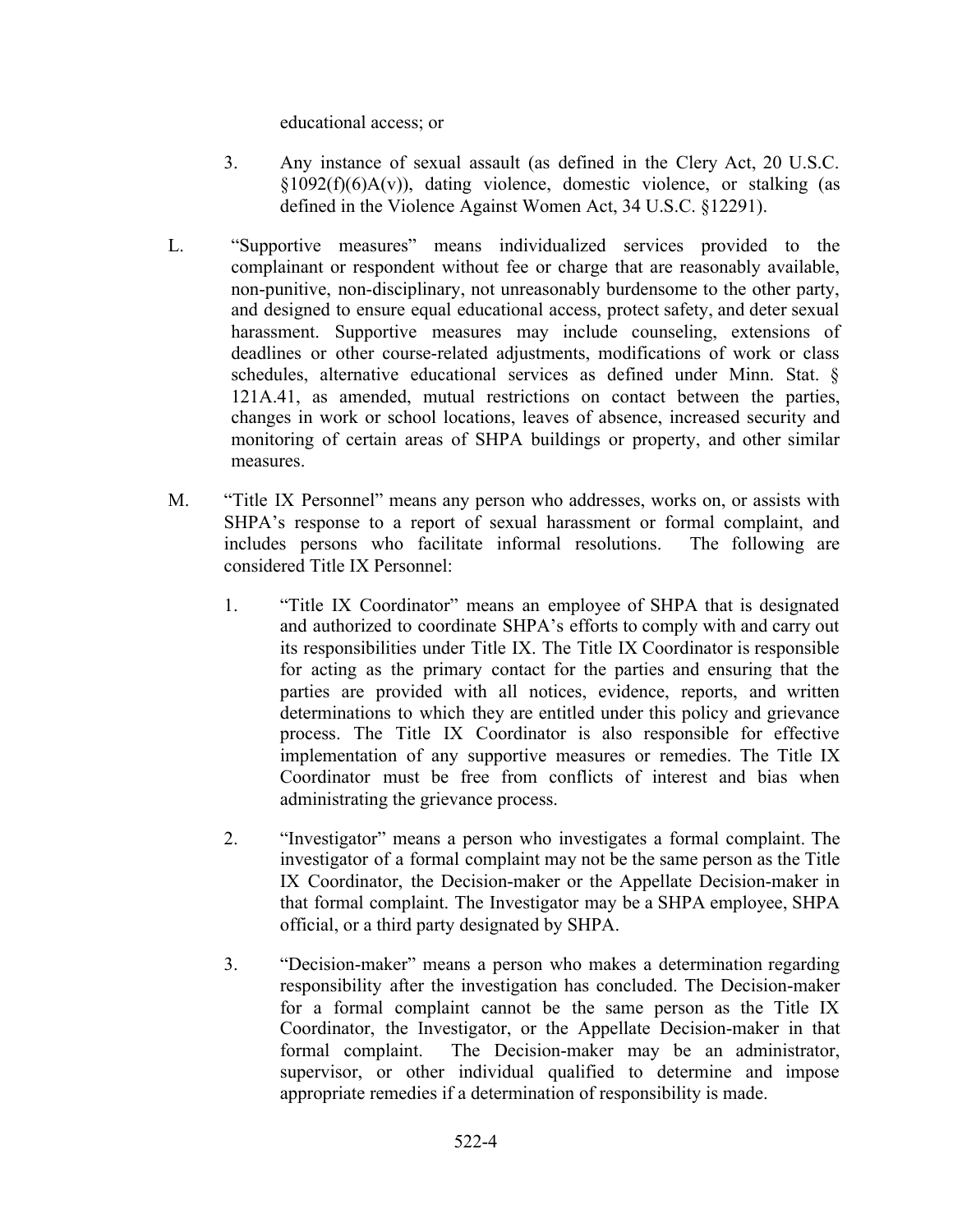- 4. "Appellate Decision-maker" means a person who considers and decides appeals of determinations regarding responsibility and dismissals of formal complaints. The Appellate Decision-maker for a formal complaint cannot be the same person as the Title IX Coordinator, Investigator, or Decision-maker in that formal complaint. The Appellate Decision-maker may be a SHPA employee, or a third party designated by SHPA.
- 5. "Informal resolution facilitator" means a person who facilitates the informal resolution process if desired by the parties. The Informal resolution facilitator may be the Title IX Coordinator, but may not be the Investigator, Decision-maker or Appellate Decision-maker in the formal complaint proposed for informal resolution.
- 6. The superintendent of SHPA may delegate functions assigned to a specific SHPA employee under this policy, including but not limited to the functions assigned to the Title IX Coordinator, Investigator, Decision-maker, Appellate Decision-maker, and Informal resolution facilitator, to any suitably qualified individual and such delegation may be rescinded by the superintendent at any time. SHPA may also, in its discretion, appoint suitably qualified persons who are not SHPA employees to fulfill any function under this policy, including, but not limited to, Investigator, Decision-maker, Appellate Decision-maker, and Informal resolution facilitator.

# **V. REPORTING PROHIBITED CONDUCT**

- A. Any student who believes they have been the victim of unlawful sex discrimination or sexual harassment, or any person (including the parent of a student) with actual knowledge of conduct which may constitute unlawful sex discrimination or sexual harassment should report the alleged acts as soon as possible to the Title IX Coordinator.
- B. Any employee of SHPA who has experienced, has actual knowledge of, or has witnessed unlawful sex discrimination, including sexual harassment, or who otherwise becomes aware of unlawful sex discrimination, including sexual harassment, must promptly report the allegations to the Title IX Coordinator without screening or investigating the report or allegations.
- C. A report of unlawful sex discrimination or sexual harassment may be made at any time, including during non-business hours, and may be made in person, by mail, by telephone, or by e-mail using the Title IX Coordinator's contact information. A report may also be made by any other means that results in the Title IX Coordinator receiving the person's verbal or written report.
- D. Sexual harassment may constitute both a violation of this policy and criminal law. To the extent the alleged conduct may constitute a crime, SHPA may report the alleged conduct to law enforcement authorities. SHPA encourages complainants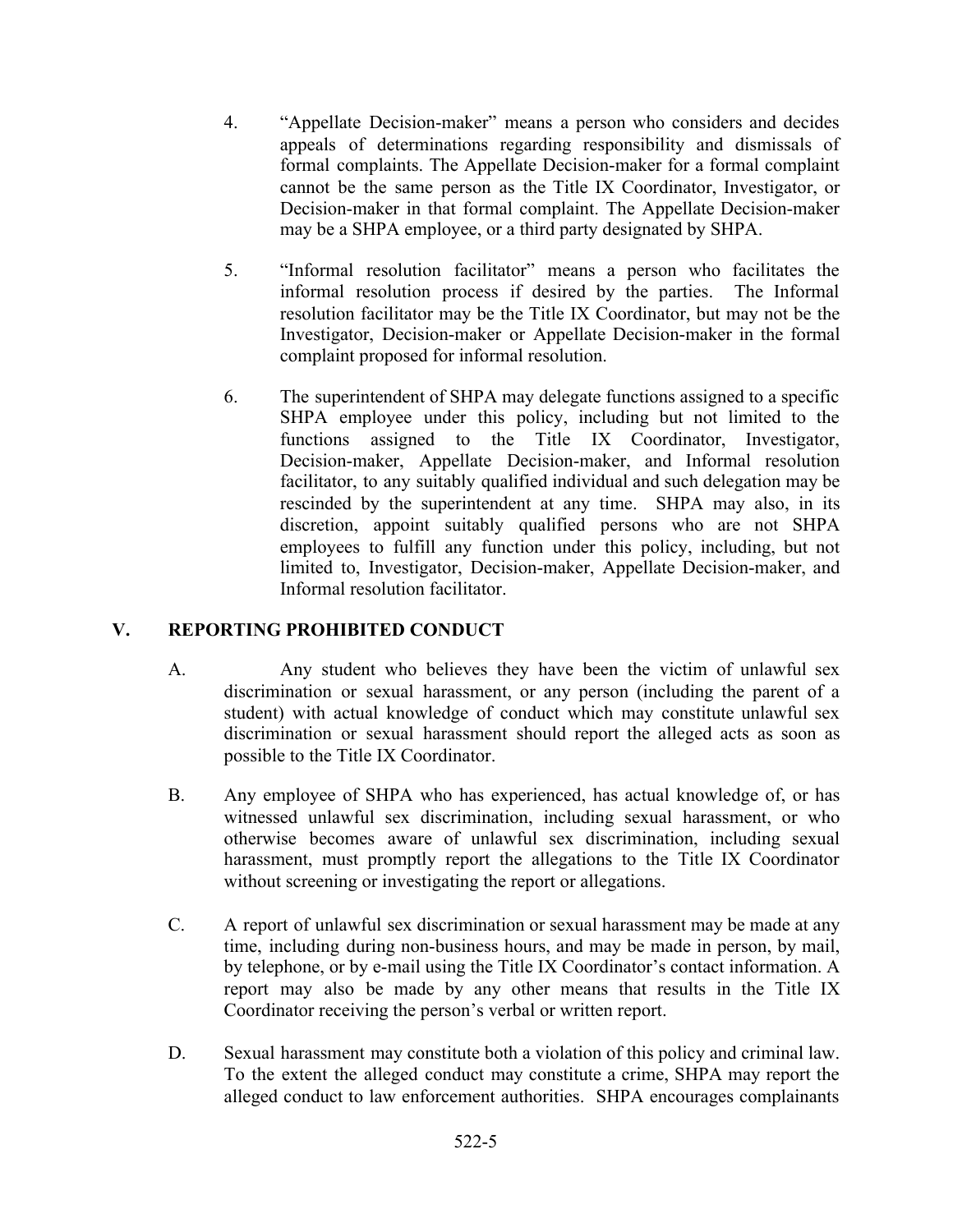to report criminal behavior to the police immediately.

## **VI. RETALIATION PROHIBITED**

- A. Neither SHPA nor any other person may intimidate, threaten, coerce, or discriminate against any individual for the purpose of interfering with any right or privilege secured by Title IX, its implementing regulations, or this policy, or because the individual made a report or complaint, testified, assisted, or participated or refused to participate in any manner in an investigation, proceeding, or hearing under this policy. Intimidation, threats, coercion, or discrimination, including charges against an individual for code of conduct violations that do not involve sex discrimination or sexual harassment, but arise out of the same facts or circumstances as a report or complaint of sex discrimination, or a report or formal complaint of sexual harassment, for the purpose of interfering with any right or privilege secured by Title IX, its implementing regulations, or this policy, constitutes retaliation. Retaliation against a person for making a report of sexual harassment, filing a formal complaint, or participating in an investigation, constitutes a violation of this policy that can result in the imposition of disciplinary sanctions/consequences and/or other appropriate remedies.
- B. Any person may submit a report or formal complaint alleging retaliation to the Title IX Coordinator in the manner described in this policy and it will be addressed in the same manner as other complaints of sexual harassment.
- C. Charging an individual with violation of SHPA policies for making a materially false statement in bad faith in the course of a grievance proceeding under this policy shall not constitute retaliation, provided, however, that a determination regarding responsibility, alone, is not sufficient to conclude that any party made a materially false statement in bad faith.

## **VII. DISSEMINATION OF POLICY**

- A. This policy shall be made available to all students, parents/guardians of students, SHPA employees, and employee unions.
- B. SHPA shall conspicuously post the name of the Title IX Coordinator, including office address, telephone number, and work e-mail address on its website and in each handbook that it makes available to parents, employees, students, unions, or applicants.
- C. SHPA must provide applicants for admission and employment, students, parents or legal guardians of elementary and secondary school students, employees, and all unions holding collective bargaining agreements with SHPA, with the following:
	- 1. The name or title, office address, electronic mail address, and telephone number of the Title IX Coordinator;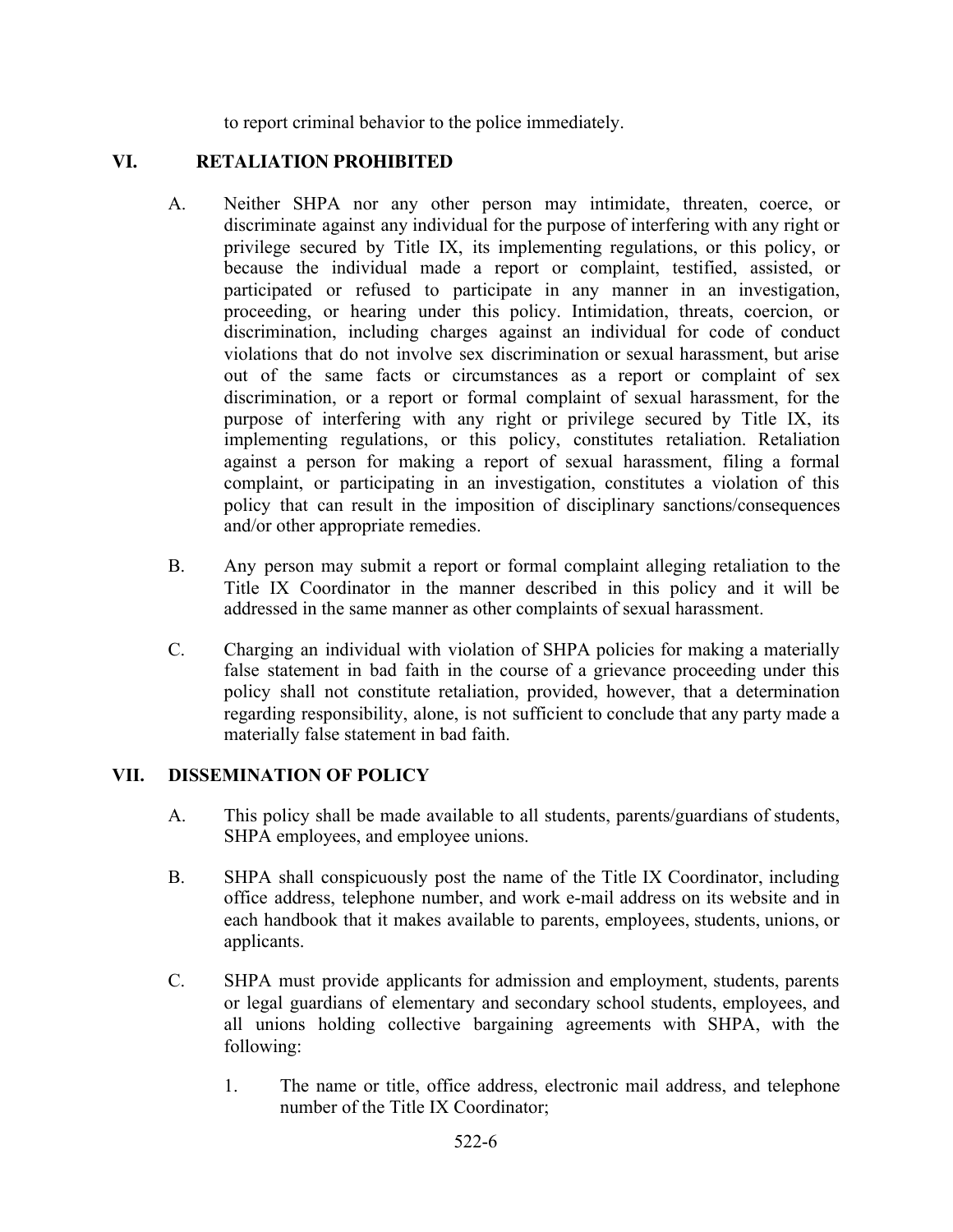- 2. Notice that SHPA does not discriminate on the basis of sex in the education program or activity that it operates, and that it is required by Title IX not to discriminate in such a manner;
- 3. A statement that the requirement not to discriminate in the education program or activity extends to admission and employment, and that inquiries about the application of Title IX may be referred to the Title IX Coordinator, to the Assistant Secretary for Civil Rights of the United States Department of Education, or both; and
- 4. Notice of SHPA's grievance procedures and grievance process referenced in this policy, including how to report or file a complaint of sex discrimination, how to report or file a formal complaint of sexual harassment, and how SHPA will respond.

## **VIII. RECORDKEEPING**

- A. SHPA must create, and maintain for a period of seven calendar years, records of any actions, including any supportive measures, taken in response to a report or formal complaint of sexual harassment. In each instance, SHPA must document:
	- 1. The basis for SHPA's conclusion that its response to the report or formal complaint was not deliberately indifferent;
	- 2. The measures SHPA has taken that are designed to restore or preserve equal access to SHPA's education program or activity; and
	- 3. If SHPA does not provide a complainant with supportive measures, then it must document the reasons why such a response was not clearly unreasonable in light of the known circumstances. Such a record must be maintained for a period of seven years.
	- 4. The documentation of certain bases or measures does not limit SHPA in the future from providing additional explanations or detailing additional measures taken.
- B. SHPA must also maintain for a period of seven calendar years records of:
	- 1. Each sexual harassment investigation including any determination regarding responsibility, any disciplinary sanctions imposed on the respondent, and any remedies provided to the complainant designed to restore or preserve equal access to SHPA's education program or activity;
	- 2. Any appeal and the result therefrom;
	- 3. Any informal resolution and the result therefrom; and
	- 4. All materials used to train Title IX Personnel.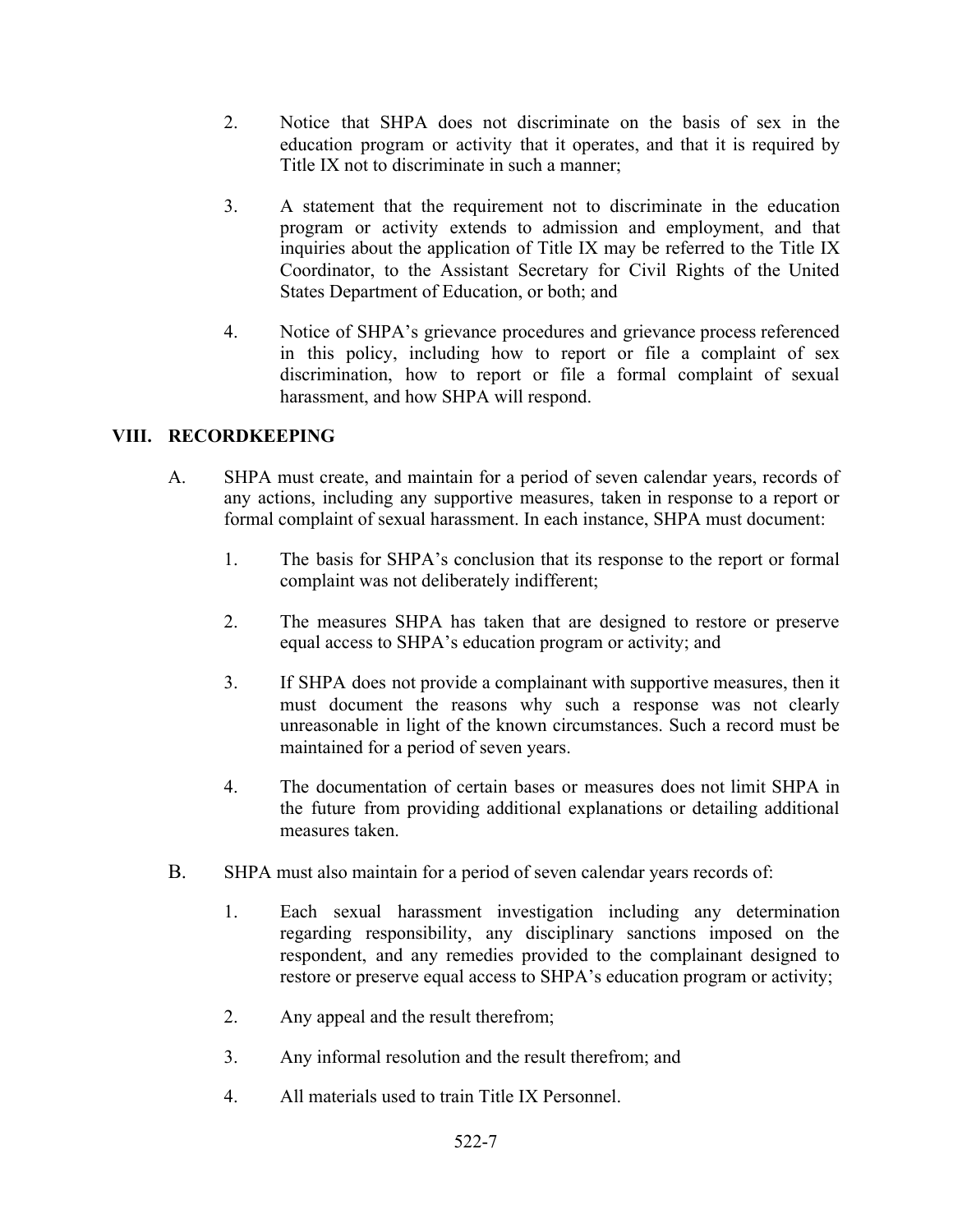#### **IX. APPLICATION OF LAWS OTHER THAN TITLE IX**

- A. If a formal complaint is dismissed because the allegations, if true, would not constitute sexual harassment as described above or if a Decision-maker or Appellate decision-maker makes a determination that a respondent is not responsible for sexual harassment under these procedures, the Title IX Coordinator will consider whether the alleged conduct may constitute a violation of one or both of the alternative definitions below. If an investigation has already been conducted, the Title IX Coordinator may review the investigation to determine whether prohibited sexual harassment has occurred. If the Title IX Coordinator concludes that it has, the Title IX Coordinator shall report those findings to the Decision-maker and the Decision-maker shall impose or recommend remedies. If no investigation has taken place, the complaint shall be investigated consistent with Policy 103.
- B. Alternative Definitions of Sexual Harassment
	- i. Minnesota Human Rights Act (Applicable to Employees and Students)

"Sexual harassment" includes unwelcome sexual advances, requests for sexual favors, sexually motivated physical contact or other verbal or physical conduct or communication of a sexual nature when:

- (1) submission to that conduct or communication is made a term or condition, either explicitly or implicitly, of obtaining employment or education;
- (2) submission to or rejection of that conduct or communication by an individual is used as a factor in decisions affecting that individual's employment or education; or
- (3) that conduct or communication has the purpose or effect of substantially interfering with an individual's employment or education, or creating an intimidating, hostile, or offensive employment, or educational environment.
- ii. Title VII (Applicable to Employees)

"Sexual harassment" mean unwelcome sexual advances, requests for sexual favors, and other verbal or physical conduct of a sexual nature constitute sexual harassment when:

- (1) submission to such conduct is made either explicitly or implicitly a term or condition of an individual's employment,
- (2) submission to or rejection of such conduct by an individual is used as the basis for employment decisions affecting such individual, or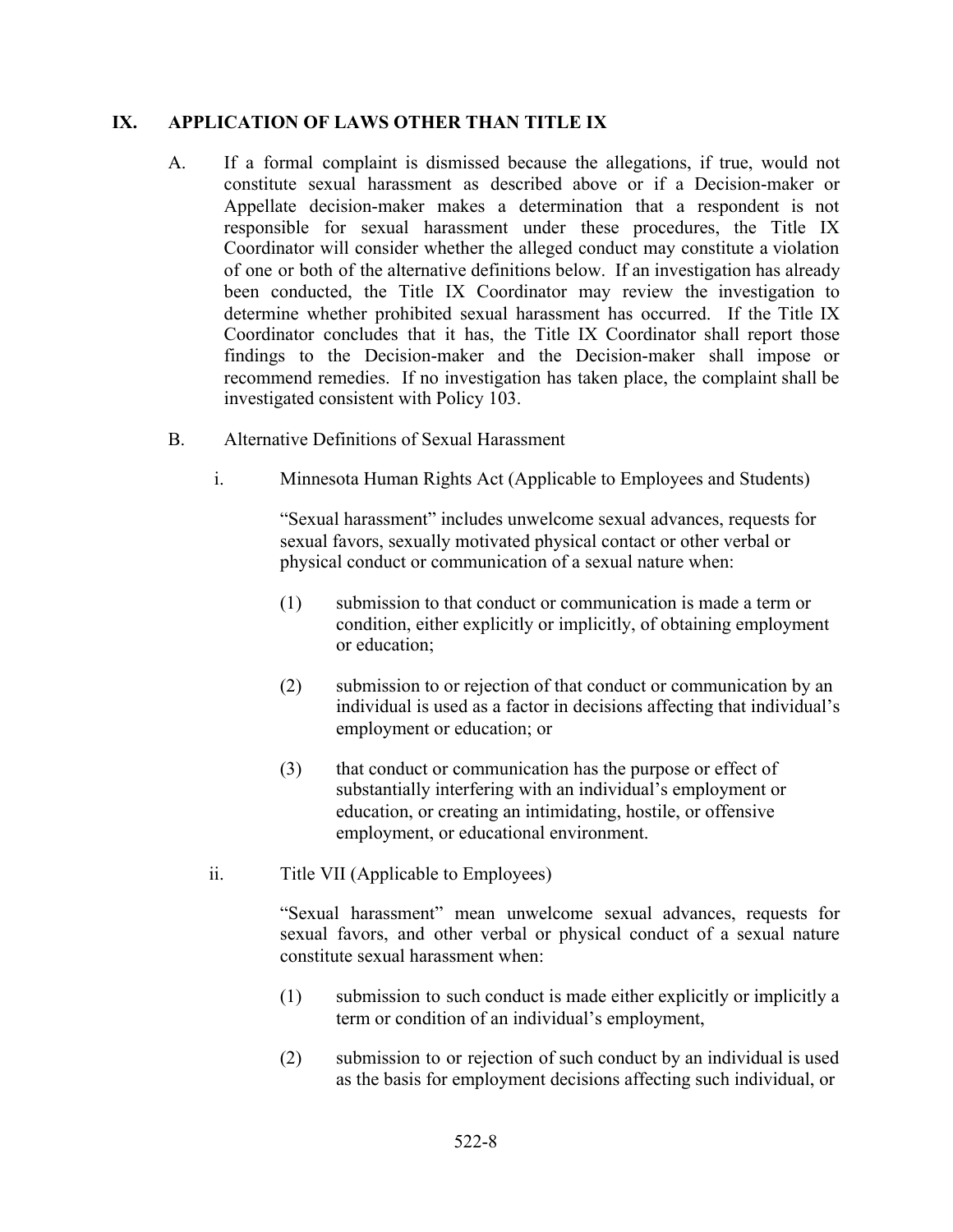(3) such conduct has the purpose or effect of unreasonably interfering with an individual's work performance or creating an intimidating, hostile, or offensive working environment.

# **X. GRIEVANCE PROCEDURE AND PROCESS**

The grievance procedure and process adopted by SHPA shall be included with the Policy as an addendum, and may be reviewed and revised as deemed appropriate by SHPA.

*\_\_\_\_\_\_\_\_\_\_\_\_\_\_\_\_\_\_\_\_\_\_\_\_\_\_\_\_\_\_\_\_\_\_\_\_\_\_\_\_\_\_\_\_\_\_\_\_\_\_\_\_\_\_\_\_\_\_\_\_\_\_\_\_\_\_\_\_\_\_\_\_\_\_\_\_\_\_*

*ADOPTED BY THE BOARD ON: March 2008 REVISED BY THE BOARD ON: February 12, 2018; November 5, 2020*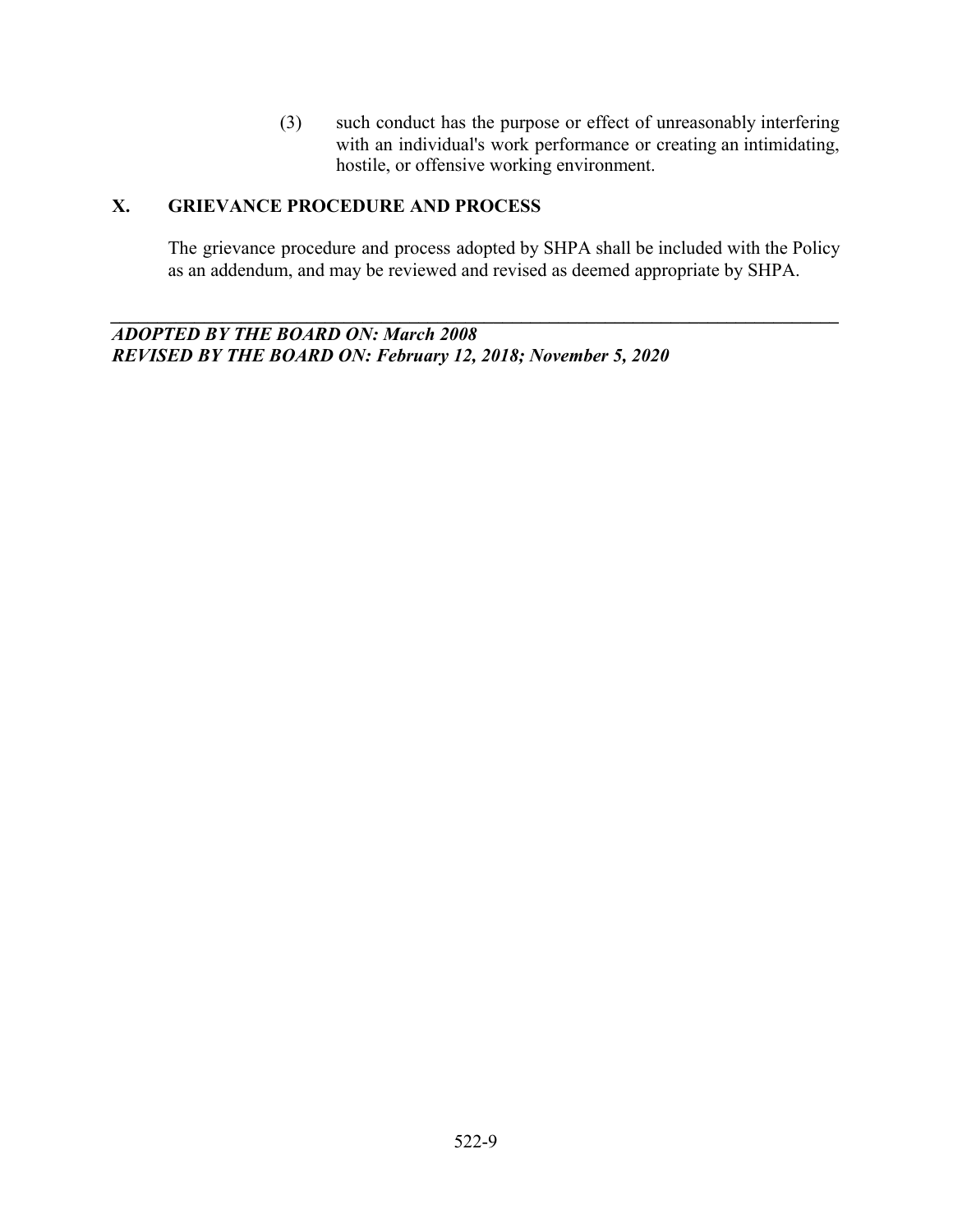# **Title IX Grievance Procedure and Process Addendum to Policy 522**

# **I. BASIC REQUIREMENTS FOR GRIEVANCE PROCESS**

## A. Equitable Treatment

- 1. SHPA shall treat complainants and respondents equitably. However, equality or parity with respect to supportive measures provided to complainants and respondents is not required.
- 2. SHPA will not impose any disciplinary sanctions or take any other actions against a respondent that do not constitute supportive measures until it has completed this grievance process and the respondent has been found responsible.
- 3. SHPA will provide appropriate remedies to the complainant when a determination of responsibility for sexual harassment has been made against a respondent.

# B. Objective and Unbiased Evaluation of Complaints

- 1. Title IX Personnel, including the Title IX Coordinator, Investigator, Decision-maker, and Appellate Decision-maker, shall be free from conflicts of interest or bias for or against complainants or respondents generally or a specific complainant or respondent.
- 2. Throughout the grievance process, Title IX Personnel will objectively evaluate all relevant evidence, inculpatory and exculpatory, and shall avoid credibility determinations based solely on a person's status as a complainant, respondent, or witness.
- C. Title IX Personnel will presume that the respondent is not responsible for the alleged conduct until a determination regarding responsibility is made at the conclusion of the grievance process.
- D. Confidentiality

To the extent permitted by governing law and regulations, SHPA will not release private educational or personnel data about complainants, respondents, witnesses, allegations of sexual harassment, investigations, decisions, dismissals, and/or findings of responsibility. However, SHPA's obligations under the implementing regulations for Title IX may require disclosure of certain private educational or personnel data to other parties and/or witnesses.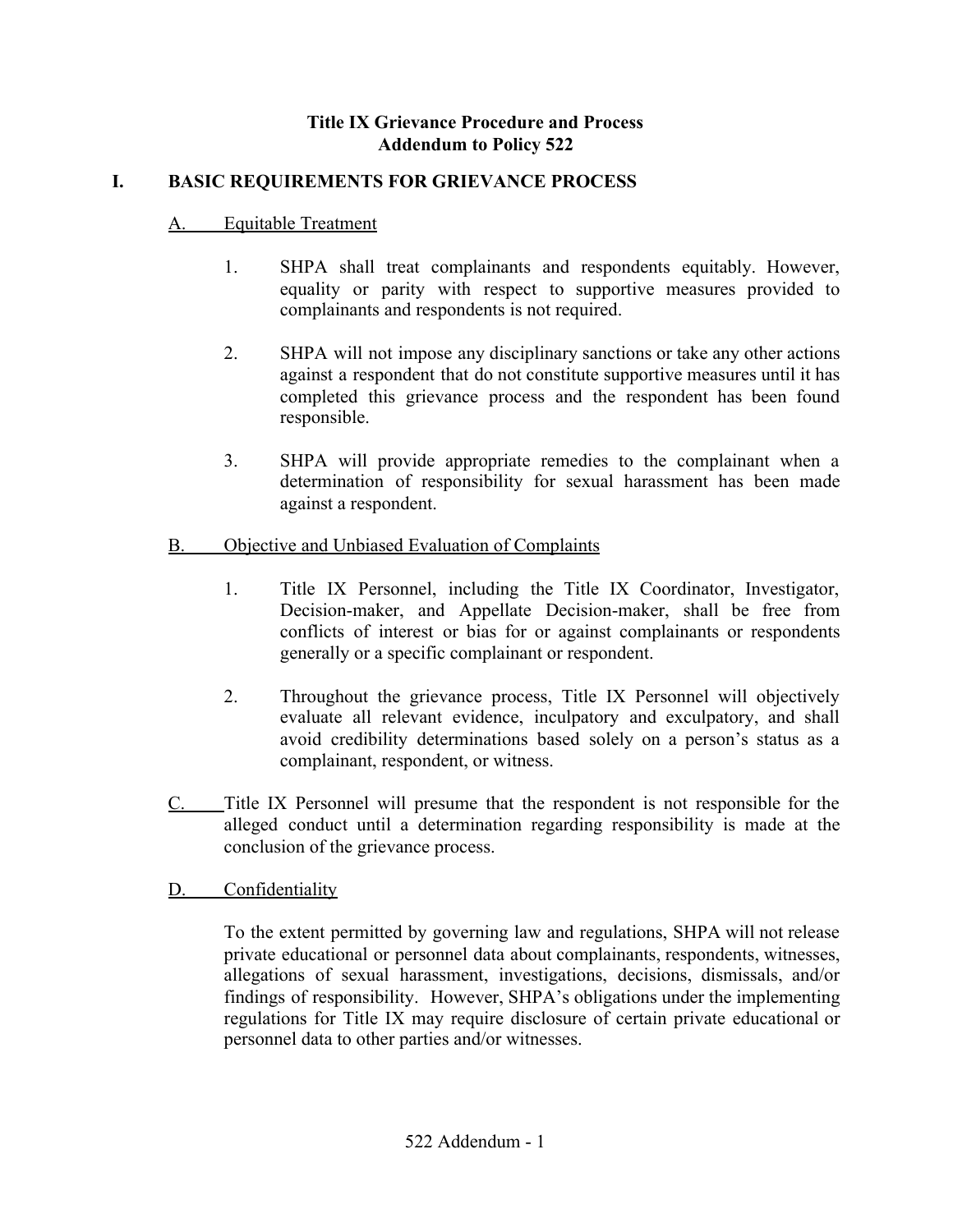#### E. Right to an Advisor; Right to a Support Person

Complainants and respondents have the right, at their own expense, to be assisted by an advisor of their choice during all stages of any grievance proceeding, including all meetings and investigative interviews. The advisor may be, but is not required to be, an attorney. In general, an advisor is not permitted to speak for or on behalf of a complainant or respondent, appear in lieu of complainant or respondent, participate as a witness, or participate directly during any phase of the grievance process. An advisor to a complainant or respondent may prepare written submissions on behalf of the party.

#### F. Notice

SHPA will send written notice of any investigative interviews or meetings to any party whose participation is invited or expected. The written notice will include the date, time, location, participants, and purpose of the meeting or interview, and will be provided so as to allow sufficient time for the party to prepare to participate.

#### G. Consolidation

SHPA may, in its discretion, consolidate formal complaints as to allegations of sexual harassment against more than one respondent, or by more than one complainant against one or more respondents, or by one party against the other party, where the allegations of sexual harassment arise out of the same facts or circumstances.

## H. Evidence

- 1. During the grievance process, SHPA will not require, allow, rely upon, or otherwise use questions or evidence that constitute or seek disclosure of information protected under a legally recognized privilege, unless the person holding such privilege has waived the privilege.
- 2. SHPA shall not access, consider, disclose, or otherwise use a party's medical, psychological, and similar treatment records unless SHPA obtains the party's voluntary, written consent.

## I. Burden of Proof

- 1. The burden of gathering evidence and the burden of proof shall remain upon SHPA and not upon the parties.
- 2. The grievance process shall use a preponderance of the evidence standard (i.e. whether it is more likely than not that the respondent engaged in sexual harassment) for all formal complaints of sexual harassment,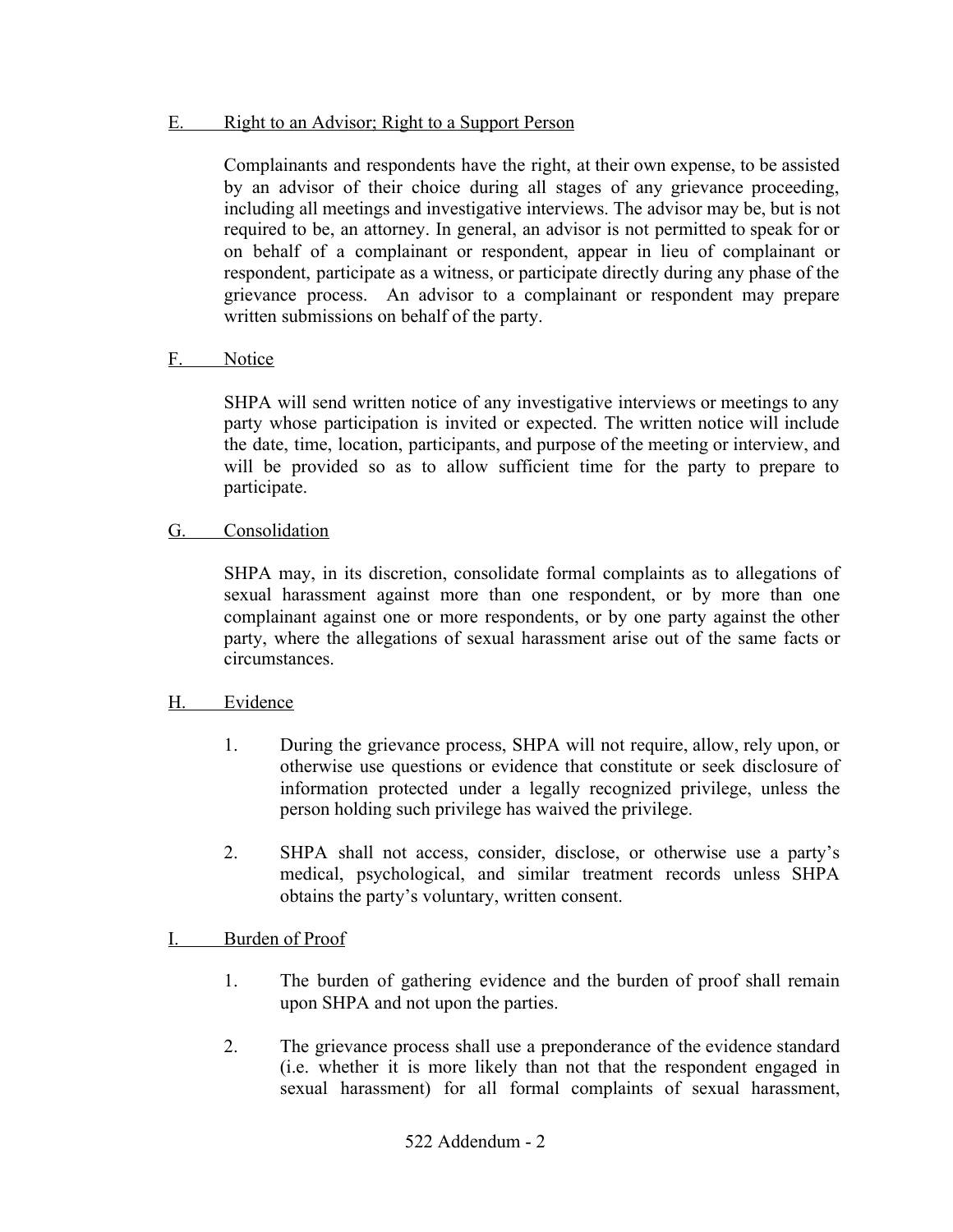including when SHPA employees are respondents.

- J. Timelines
	- 1. Any informal resolution process must be completed within thirty (30) calendar days following the parties' agreement to participate in such informal process.
	- 2. An appeal of a determination of responsibility or of a decision dismissing a formal complaint must be received by SHPA within five (5) calendar days of the date the determination of responsibility or dismissal was provided to the parties.
	- 3. Any appeal of a determination of responsibility or of a dismissal will be decided within thirty (30) calendar days of the day the appeal was received by SHPA.
	- 4. SHPA will seek to conclude the grievance process, including any appeal, within 120 calendar days of the date the formal complaint was received by SHPA.
	- 5. Although SHPA strives to adhere to the timelines described above, in each case, SHPA may extend the time frames for good cause. Good cause may include, without limitation: the complexity of the allegations; the severity and extent of the alleged misconduct; the number of parties, witnesses, and the types of other evidence (e.g., forensic evidence) involved; the availability of the parties, advisors, witnesses, and evidence (e.g., forensic evidence); concurrent law enforcement activity; intervening SHPA holidays, breaks, or other closures; the need for language assistance or accommodation of disabilities; and/or other unforeseen circumstances.

## K. Potential Remedies and Disciplinary Sanctions

- 1. The following is the range of possible remedies that SHPA may provide a complainant and disciplinary sanctions that SHPA might impose upon a respondent, following determination of responsibility: counseling, extensions of deadlines or other course-related adjustments, modifications of work or class schedules, mutual or unilateral restrictions on contact between the parties, changes in transportation, changes in work locations, leaves of absence, monitoring of certain areas of SHPA buildings or property, warning, suspension, exclusion, expulsion, transfer, remediation, termination, or discharge.
- 2. If the Decision-maker determines a student-respondent is responsible for violating this policy, the Decision-maker will impose or recommend appropriate remedies, including disciplinary sanctions/consequences. The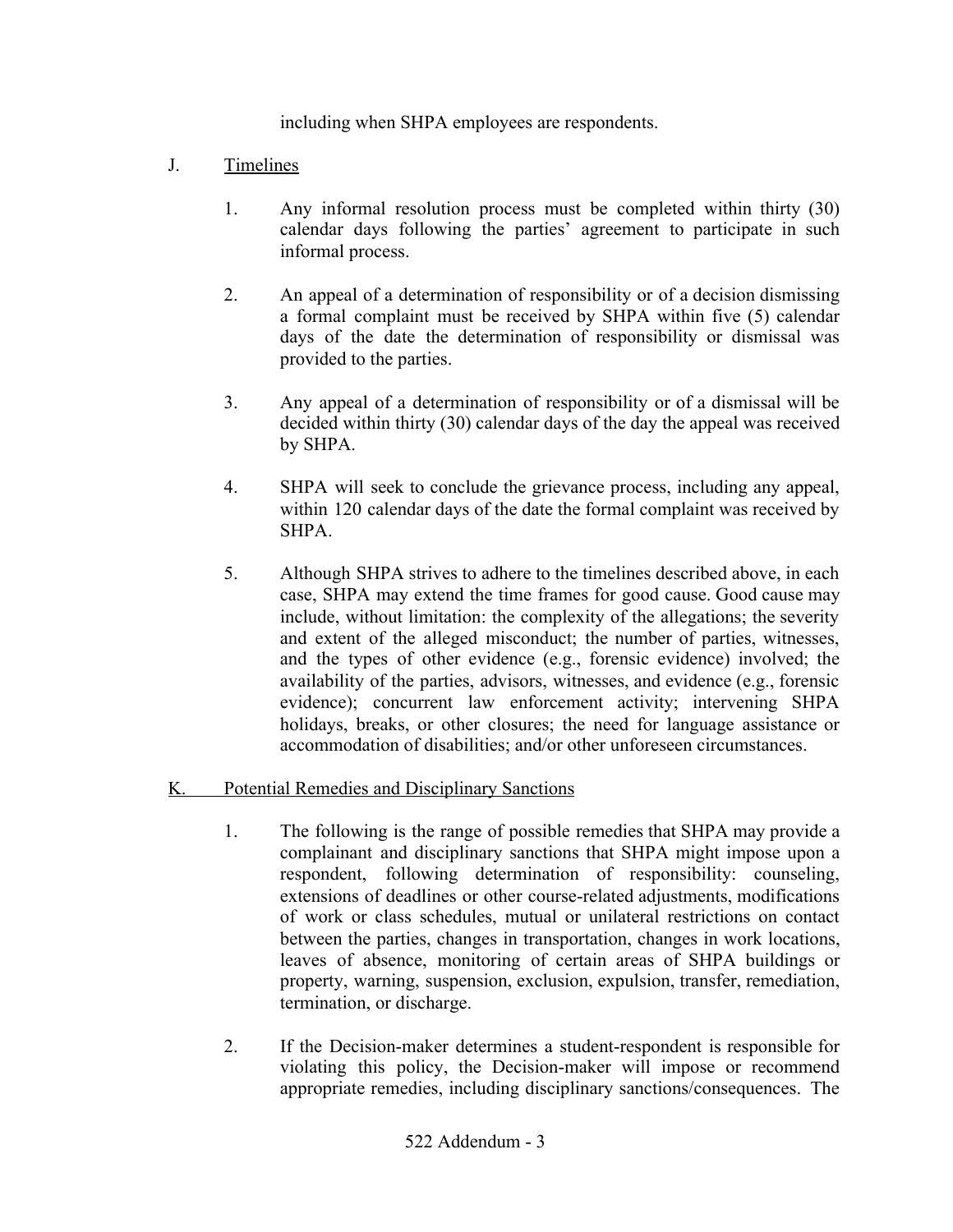discipline of a student-respondent must comply with the applicable provisions of Policy 506 – Student Discipline, the Minnesota Pupil Fair Dismissal Act, the Individuals with Disabilities Education Act (IDEA) and/or Section 504 of the Rehabilitation Act of 1972, and their respective implementing regulations.

# **II. INITIAL RESPONSE AND ASSESSMENT BY THE TITLE IX COORDINATOR**

- A. When the Title IX Coordinator receives a report, the Title IX Coordinator shall promptly contact the complainant confidentially to discuss the availability of supportive measures, consider the complainant's wishes with respect to supportive measures, inform the complainant of the availability of supportive measures with or without the filing of a formal complaint, and explain to the complainant the process for filling a formal complaint.
- B. SHPA will offer supportive measures to the complainant whether or not the complainant decides to make a formal complaint. SHPA must maintain as confidential any supportive measures provided to the complainant or respondent, to the extent that maintaining such confidentiality would not impair SHPA's ability to provide the supportive measures. The Title IX Coordinator is responsible for coordinating the effective implementation of supportive measures.
- C. If the complainant does not wish to file a formal complaint, the allegations will not be investigated by SHPA unless the Title IX Coordinator determines that signing a formal complaint to initiate an investigation against the complainant's wishes is not clearly unreasonable in light of the known circumstances.
- D. Upon receipt of a formal complaint, SHPA must provide written notice of the formal complaint to the known parties with sufficient time to prepare a response before any initial interview. This written notice must contain:
	- 1. The allegations of sexual harassment, including sufficient details known at the time, the identities of the parties involved in the incident (if known), the conduct allegedly constituting sexual harassment, and the date and location of the alleged incident, if known;
	- 2. A statement that the respondent is presumed not responsible for the alleged conduct and that a determination regarding responsibility will be made at the conclusion of the grievance process;
	- 3. A statement explaining that the parties may have an advisor of their choice, who may be, but is not required to be, an attorney;
	- 4. A statement that the parties may inspect and review evidence gathered pursuant to this policy;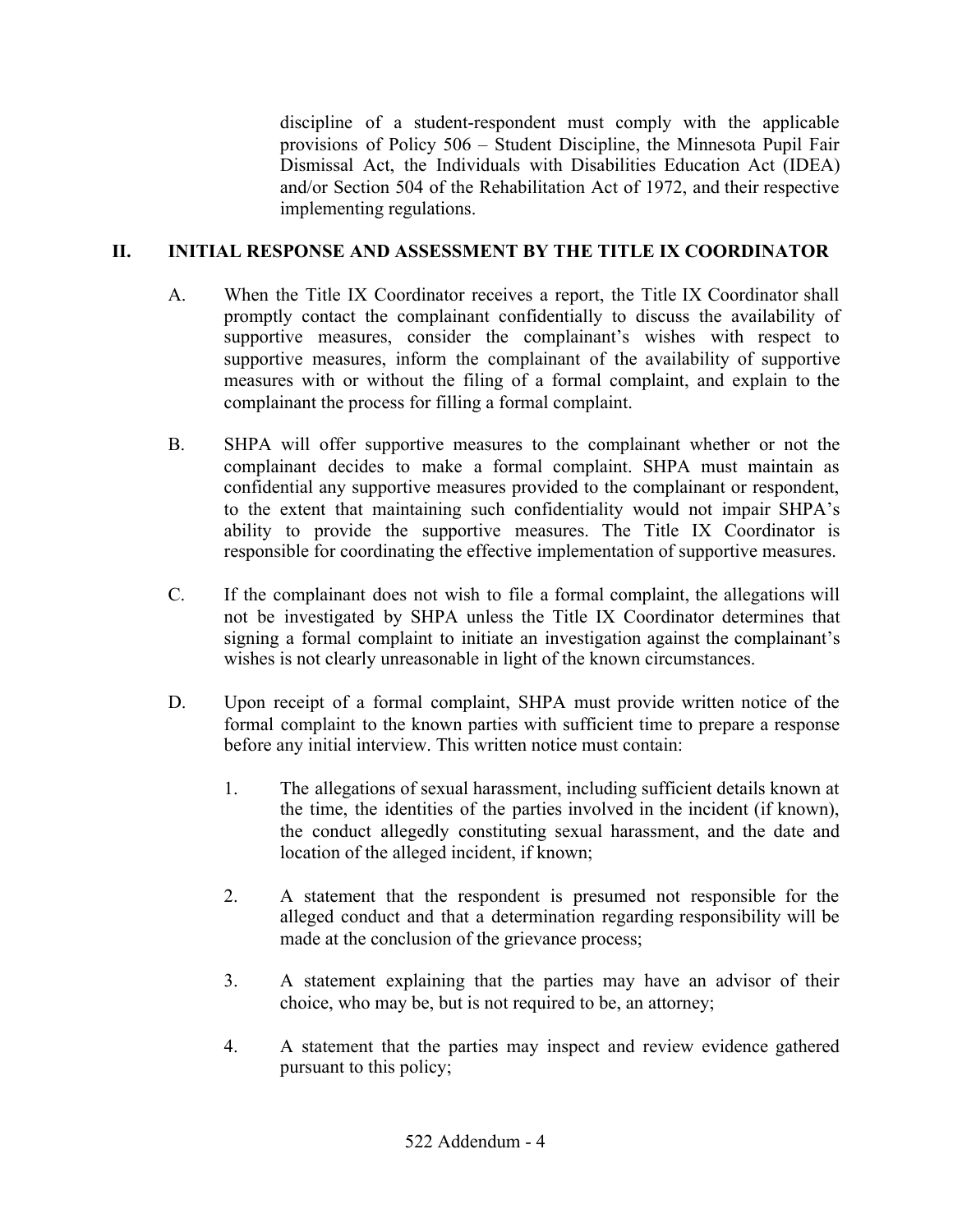- 5. A statement informing the parties of any code of conduct provision that prohibits knowingly making false statements or knowingly submitting false information; and
- 6. A copy of Policy 522 and this Grievance Procedures document.

# **III. STATUS OF RESPONDENT DURING PENDENCY OF FORMAL COMPLAINT**

## A. Emergency Removal of a Student

- 1. SHPA may remove a student-respondent from an education program or activity of SHPA on an emergency basis before a determination regarding responsibility is made if:
	- a. SHPA undertakes an individualized safety and risk analysis;
	- b. SHPA determines that an immediate threat to the physical health or safety of any student or other individual arising from the allegations of sexual harassment justifies removal of the student-respondent; and
	- c. If SHPA determines the student-respondent poses such a threat, it will so notify the student-respondent and the student-respondent will have an opportunity to challenge the decision immediately following the removal. In determining whether to impose emergency removal measures, the Title IX Coordinator shall consult related SHPA policies, including Policy 506 – Student Discipline. SHPA must take into consideration applicable requirements of the Individuals with Disabilities Education Act and Section 504 of the Rehabilitation Act of 1973, prior to removing a special education student or Section 504 student on an emergency basis.
- B. Employee Administrative Leave

SHPA may place a non-student employee on administrative leave during the pendency of the grievance process of a formal complaint. Such leave will typically be paid leave unless circumstances justify unpaid leave in compliance with legal requirements. SHPA must take into consideration requirements of any applicable collective bargaining agreement or individual contract, Section 504 of the Rehabilitation Act of 1973, and the Americans with Disabilities Act prior to removing an individual with a qualifying disability.

# **IV. INFORMAL RESOLUTION OF A FORMAL COMPLAINT**

A. At any time prior to reaching a determination of responsibility, informal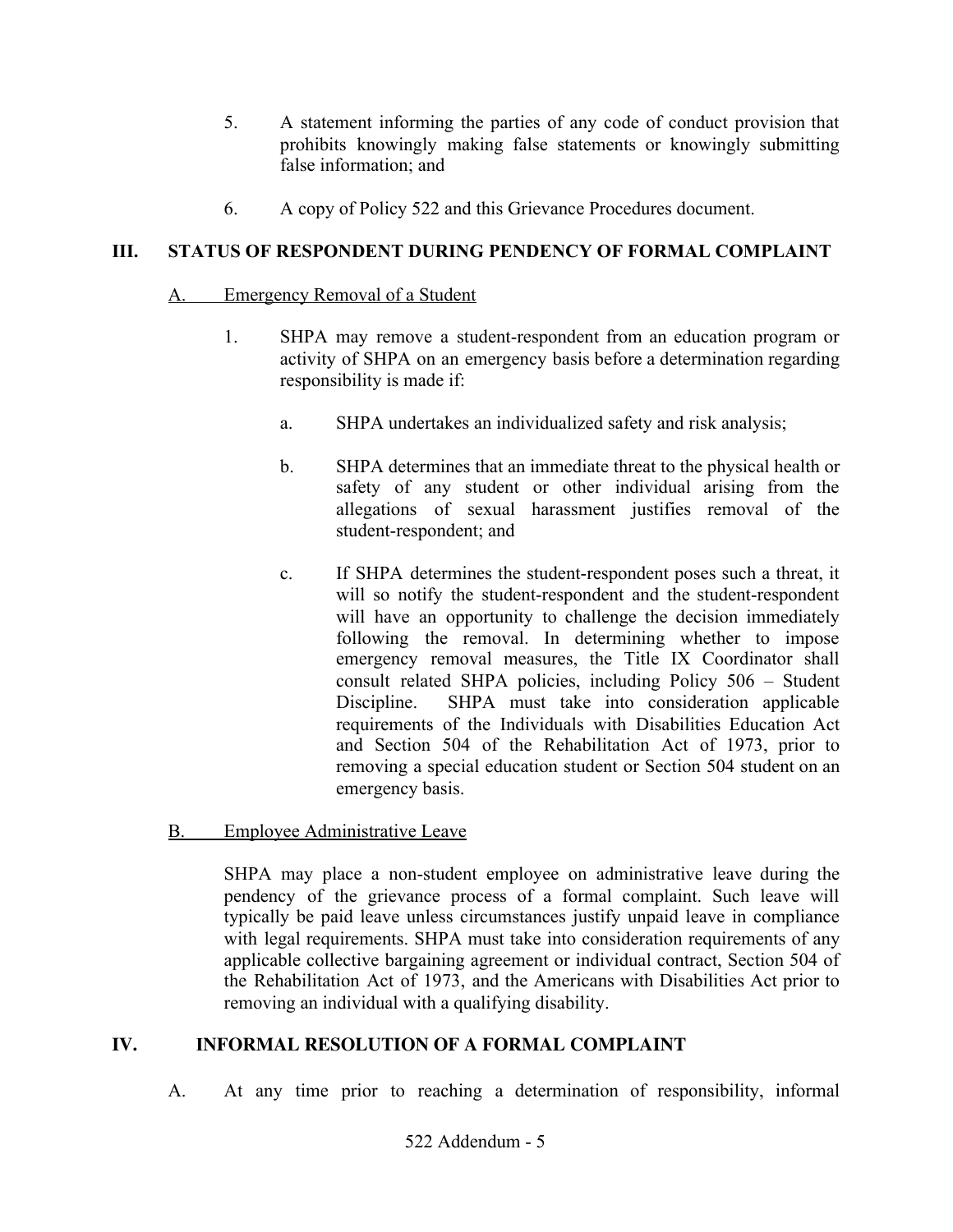resolution may be offered and facilitated by SHPA at SHPA's discretion, but only after a formal complaint has been received by SHPA.

- B. SHPA may not require as a condition of enrollment or continued enrollment, or of employment or continued employment, or enjoyment of any other right, waiver of the right to a formal investigation and adjudication of formal complaints of sexual harassment.
- C. The informal resolution process may not be used to resolve allegations that a SHPA employee sexually harassed a student.
- D. SHPA will not facilitate an informal resolution process without both parties' agreement, and will obtain their voluntary, written consent to participate in the informal resolution process. SHPA will provide to the parties a written notice disclosing the allegations, the requirements of the informal resolution process including the circumstances under which it precludes the parties from resuming a formal complaint arising from the same allegations, the parties' right to withdraw from the informal resolution process, and any consequences resulting from participating in the informal resolution process, including the records that will be maintained or could be shared.
- E. At any time prior to agreeing to a resolution, any party has the right to withdraw from the informal resolution process and resume the grievance process with respect to the formal complaint.

# **V. DISMISSAL OF A FORMAL COMPLAINT**

- A. Under federal law, SHPA must dismiss a Title IX complaint, or a portion thereof, if the conduct alleged in a formal complaint or a portion thereof:
	- 1. Would not meet the definition of sexual harassment, even if proven;
	- 2. Did not occur in SHPA's education program or activity; or
	- 3. Did not occur against a person in the United States.
- B. SHPA may, in its discretion, dismiss a formal complaint or allegations therein if:
	- 1. The complainant informs the Title IX Coordinator in writing that the complainant desires to withdraw the formal complaint or allegations therein;
	- 2. The respondent is no longer enrolled or employed by SHPA; or
	- 3. Specific circumstances prevent SHPA from gathering sufficient evidence to reach a determination.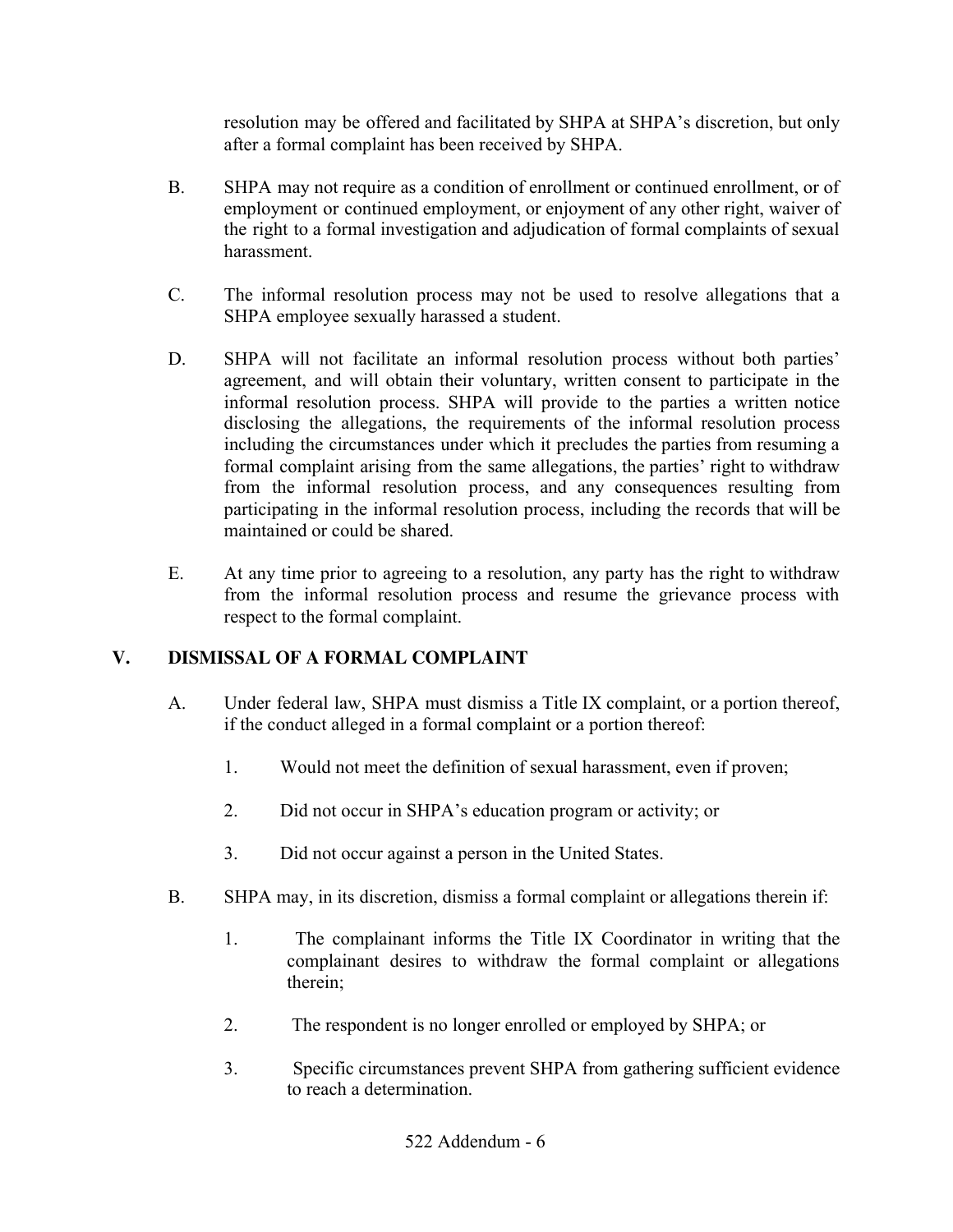- C. SHPA shall provide written notice to both parties of a dismissal. The notice must include the reasons for the dismissal and grounds upon which an appeal may be made.
- D. Dismissal of a formal complaint or a portion thereof does not preclude SHPA from addressing the underlying conduct in any manner that SHPA deems appropriate, including an investigation pursuant to other SHPA policies.

# **VI. INVESTIGATION OF A FORMAL COMPLAINT**

- A. If a formal complaint is received by SHPA, SHPA will assign or designate an Investigator to investigate the allegations set forth in the formal complaint.
- B. If during the course of the investigation SHPA decides to investigate any allegations about the complainant or respondent that were not included in the written notice of a formal complaint provided to the parties, SHPA must provide notice of the additional allegations to the known parties.
- C. When a party's participation is invited or expected in an investigative interview, the Investigator will coordinate with the Title IX Coordinator to provide written notice to the party of the date, time, location, participants, and purposes of the investigative interview with sufficient time for the party to prepare.
- D. During the investigation, the Investigator must provide the parties with an equal opportunity to present witnesses for interviews, including fact witnesses and expert witnesses, and other inculpatory and exculpatory evidence.
- E. Prior to the completion of the investigative report, the Investigator, through the Title IX Coordinator, will provide the parties and their advisors (if any) with an equal opportunity to inspect and review any evidence directly related to the allegations. The evidence shall be provided in electronic format or hard copy and shall include all relevant evidence, evidence upon which SHPA does not intend to rely in reaching a determination regarding responsibility, and any inculpatory or exculpatory evidence whether obtained from a party or another source. The parties will have ten (10) days to submit a written response, which the Investigator will consider prior to completion of the investigative report.
- F. The Investigator will prepare a written investigative report that fairly summarizes the relevant evidence. The investigative report may include credibility determinations that are not based on a person's status as a complainant, respondent or witness. The investigative report may include recommended findings of fact and conclusions. SHPA will send the parties and their advisors (if any) a copy of the report in electronic format or hard copy, for their review and written response at least ten (10) days prior to a determination of responsibility.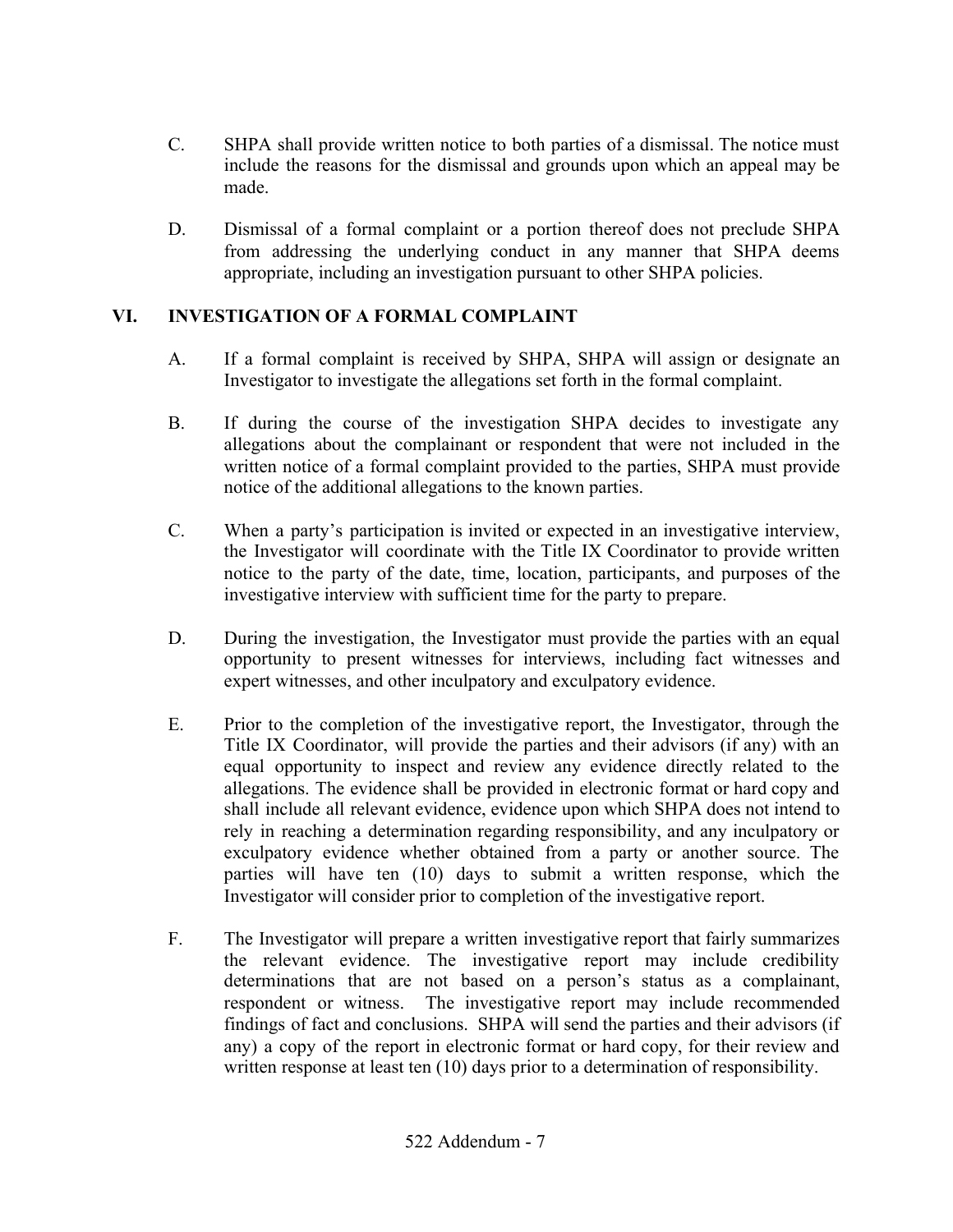# **VII. DETERMINATION REGARDING RESPONSIBILITY**

- A. After SHPA has sent the investigative report to both parties and before SHPA has reached a determination regarding responsibility, the Decision-maker must afford each party the opportunity to submit written, relevant questions that a party wants asked of any party or witness. The time allowed for submitting questions and answers is at the discretion of the Decision-maker.
- B. The Decision-maker must provide the relevant questions submitted by the parties to the other parties or witnesses to whom the questions are offered, and then provide each party with the answers, and allow for additional, limited follow-up questions from each party.
- C. The Decision-maker must explain to the party proposing the questions any decision to exclude a question as not relevant.
- D. When the exchange of questions and answers has concluded, and the parties have been provided at least ten days to review and submit a written response to the investigative report, the Decision-maker must issue a written determination regarding responsibility that applies the preponderance of the evidence standard to the facts and circumstances of the formal complaint. The written determination of responsibility must include the following:
	- 1. Identification of the allegations potentially constituting sexual harassment;
	- 2. A description of the procedural steps taken from the receipt of the formal complaint through the determination, including any notifications to the parties, interviews with parties and witnesses, site visits, and methods used to gather other evidence;
	- 3. Findings of fact supporting the determination;
	- 4. Conclusions regarding the application of SHPA's code of conduct to the facts;
	- 5. A statement of, and rationale for, the result as to each allegation, including a determination regarding responsibility, any disciplinary sanctions SHPA imposes on the respondent, and whether remedies designed to restore or preserve equal access to SHPA's education program or activity will be provided by SHPA to the complainant; and
	- 6. SHPA's procedures and permissible bases for the complainant and respondent to appeal and the date by which an appeal must be made.
- E. In determining appropriate disciplinary sanctions, the Decision-maker should consider the surrounding circumstances, the nature of the behavior, past incidents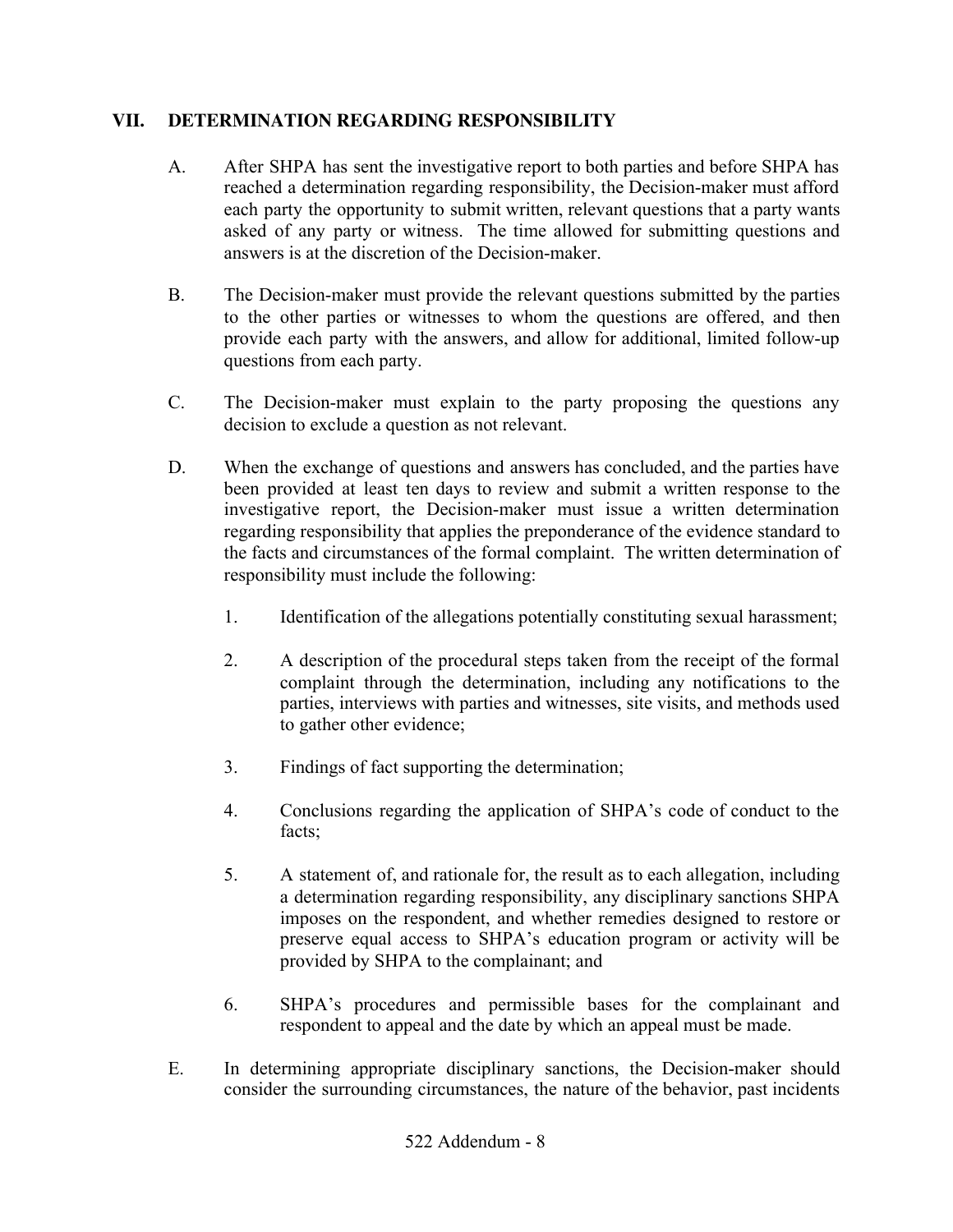or past or continuing patterns of behavior, the relationships between the parties involved, and the context in which the alleged incident occurred.

- F. The written determination of responsibility must be provided to the parties simultaneously.
- G. The Title IX Coordinator is responsible for the effective implementation of any remedies.
- H. The determination regarding responsibility becomes final either on the date that SHPA provides the parties with the written determination of the result of the appeal, if an appeal is filed, or if an appeal is not filed, the date on which an appeal would no longer be considered timely.

# **VIII. APPEALS**

- A. SHPA shall offer the parties an opportunity to appeal a determination regarding responsibility or SHPA's dismissal of a formal complaint or any allegations therein, on the following bases:
	- 1. A procedural irregularity that affected the outcome of the matter (e.g., a material deviation from established procedures);
	- 2. New evidence that was not reasonably available at the time the determination regarding responsibility or dismissal was made, that could affect the outcome of the matter; and
	- 3. The Title IX Coordinator, Investigator, or Decision-maker had a conflict of interest or bias for or against complainants or respondents generally or the individual complainant or respondent that affected the outcome of the matter.
- B. If notice of an appeal is timely received by SHPA, SHPA will notify the parties in writing of the receipt of the appeal, assign or designate the Appellate Decision-maker, and give the parties a reasonable, equal opportunity to submit a written statement in support of, or challenging, the outcome.
- C. After reviewing the parties' written statements, the Appellate Decision-maker must issue a written decision describing the result of the appeal and the rationale for the result.
- D. The written decision describing the result of the appeal must be provided simultaneously to the parties.
- E. The decision of the Appellate Decision-maker is final. No further review beyond the appeal is permitted.